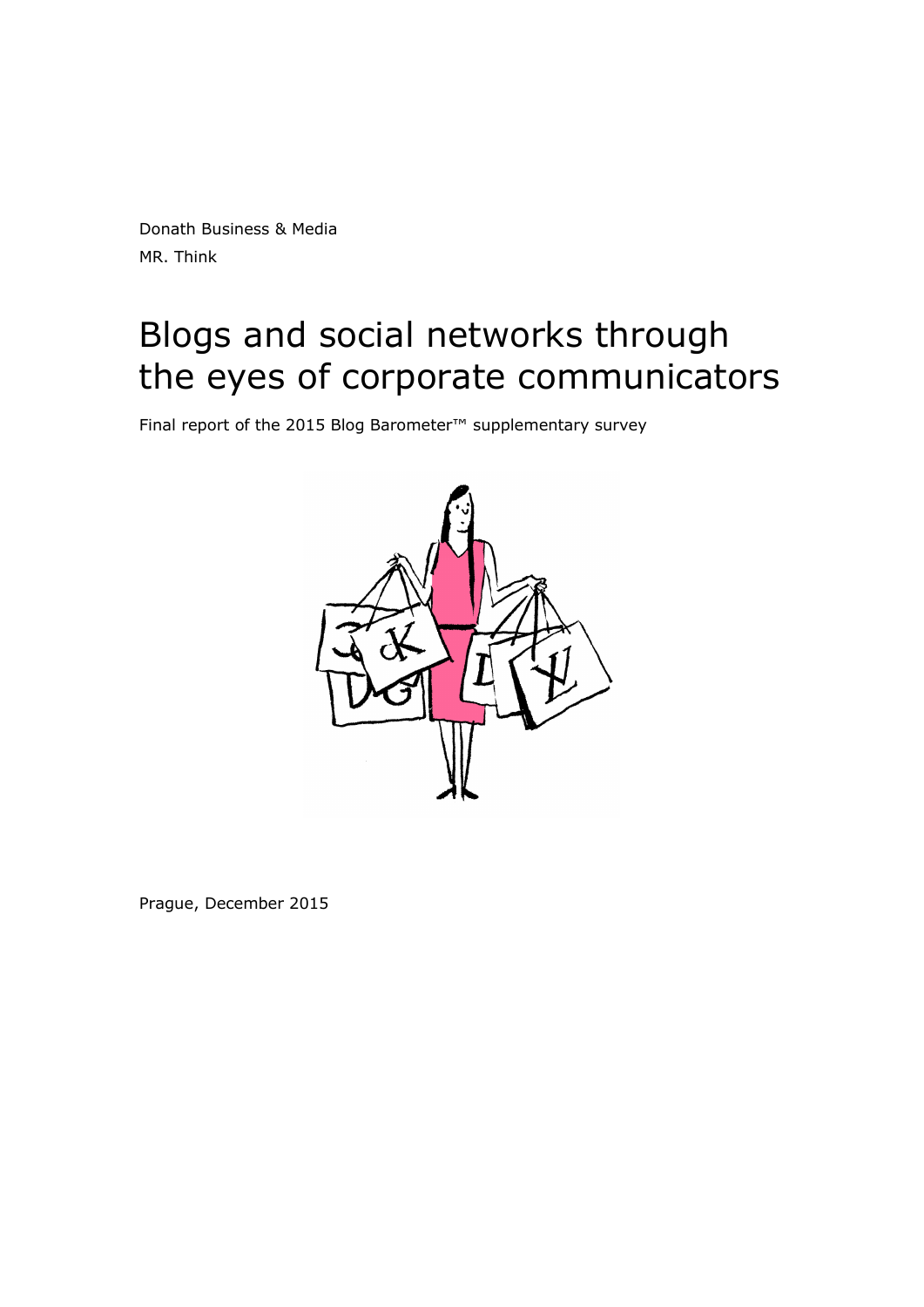## Table of Contents

| The blogosphere and social networks through the eyes of communicators  3 |  |
|--------------------------------------------------------------------------|--|
|                                                                          |  |
|                                                                          |  |
|                                                                          |  |
|                                                                          |  |
|                                                                          |  |
|                                                                          |  |
|                                                                          |  |
|                                                                          |  |
|                                                                          |  |
|                                                                          |  |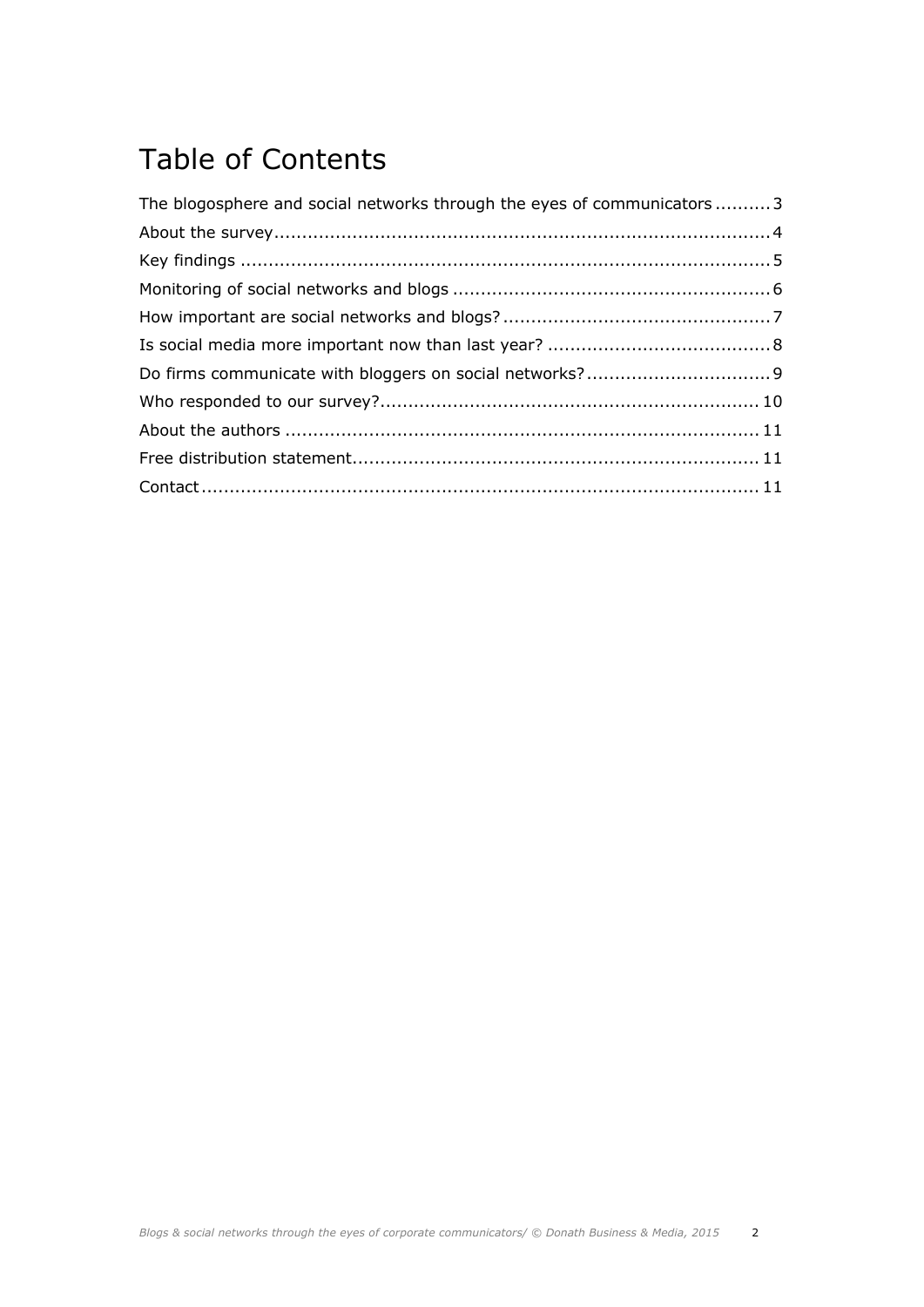#### The blogosphere and social networks through the eyes of communicators

The results of Blog Barometer™ 2015 suggest increased corporate activity in the Czech blogosphere. We decided to verify this important conclusion and asked communication experts in the corporate and public sectors for their opinion on the importance of blogs and social networks. I hope you will find the results presented below of interest.

Michal Donath Managing Director Donath Business & Media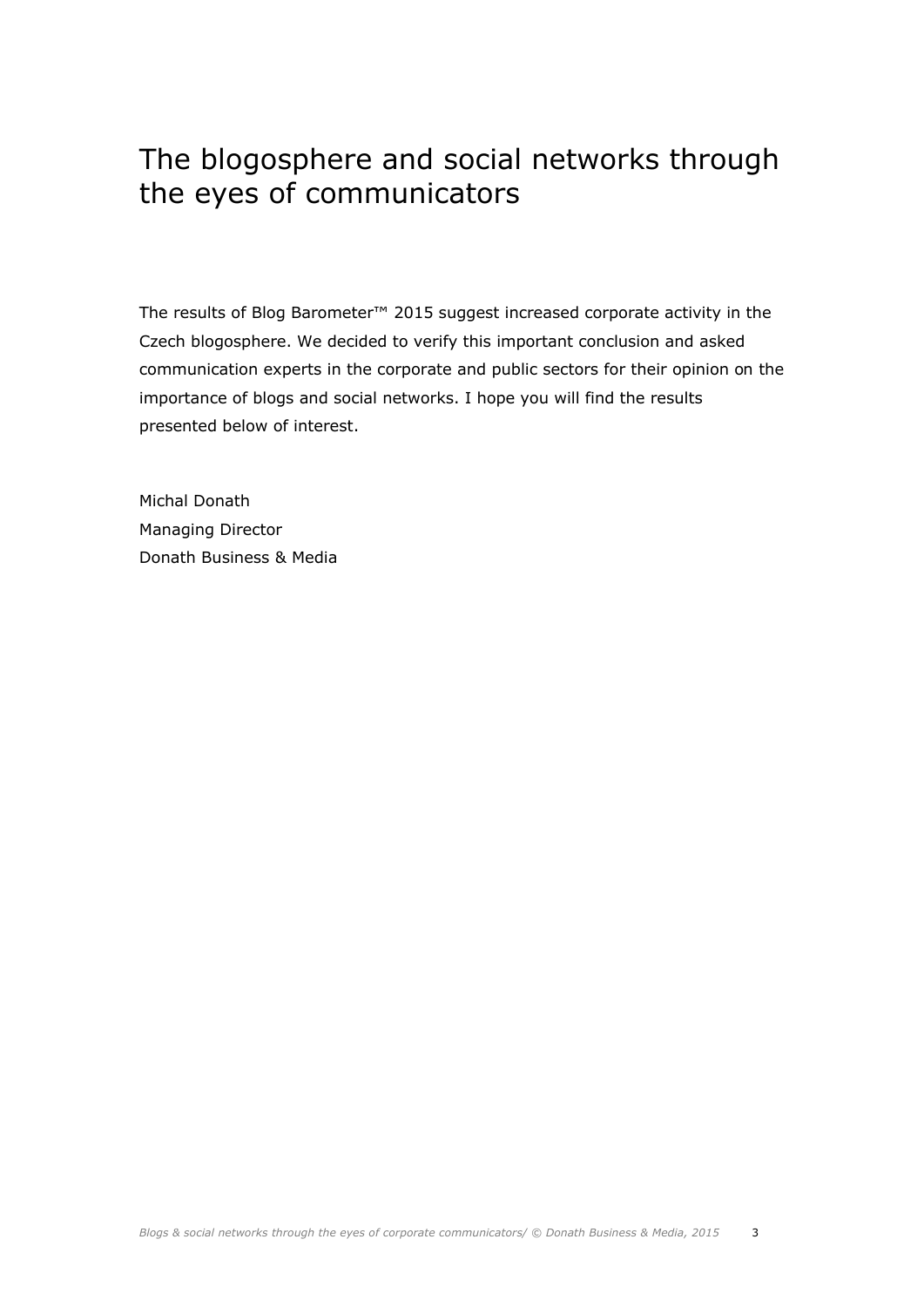#### About the survey

The survey was conducted as a supplement to the broader project IPREX Blogbarometer<sup>TM</sup> 2015, which was implemented for the second year in the international network of PR agencies IPREX Global Communication in a number of European countries.

PR agency Donath Business & Media, in cooperation with the consulting firm MR. Think (Market Research Think) conducted an online survey in the Czech Republic between November 5 and 20, 2015.

Of the total 464 marketing and PR managers invited, 207 (44.6%) took part in the survey.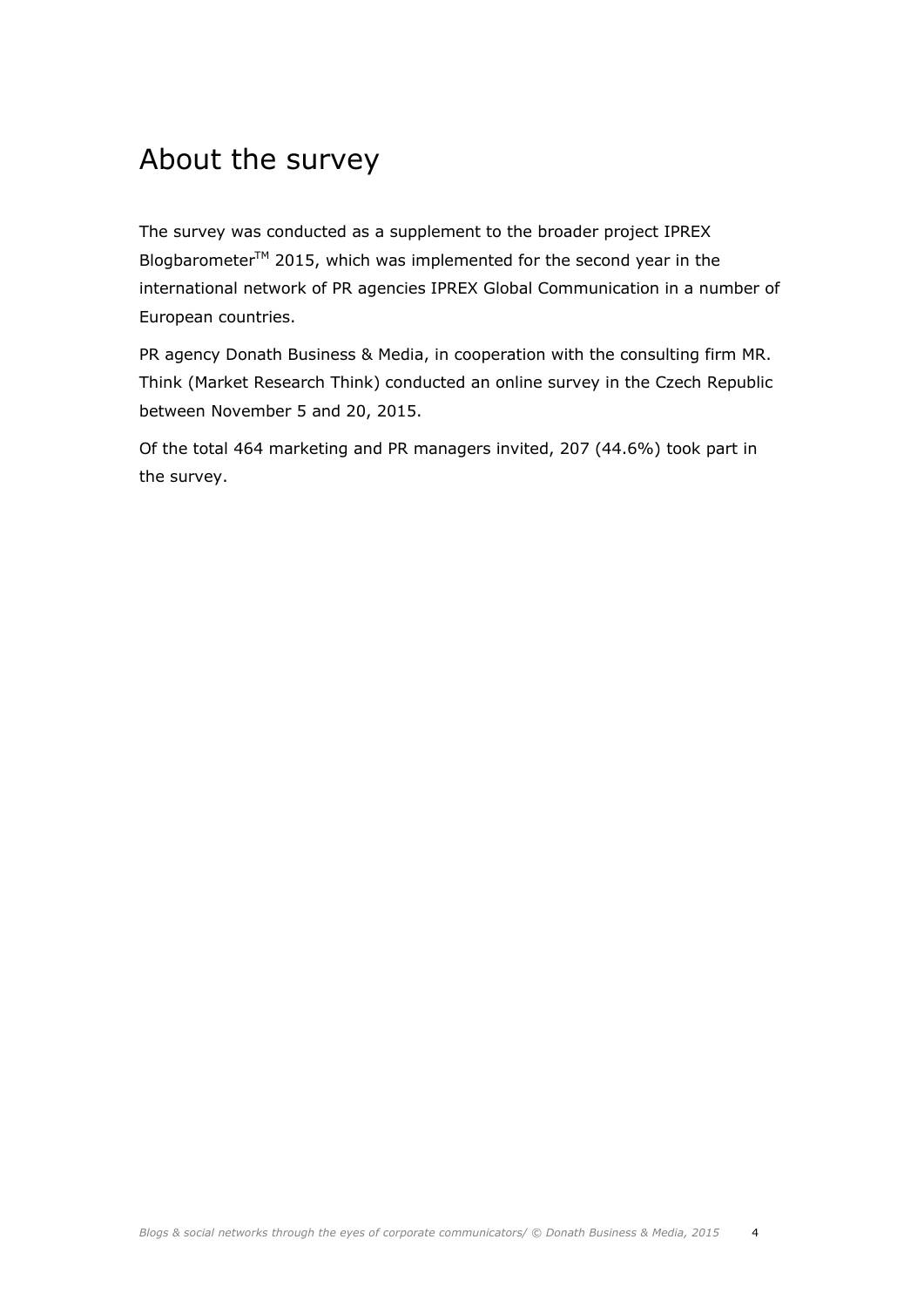## Key findings

It has been confirmed that social networks and blogs are increasingly important for firms and organizations. Most respondents (56.9%) stated that the importance of social networks has increased in the past year in their spheres of interest. The blogosphere has grown in importance for 31.5% of firms.

More than every second firm (52.0%) monitors social networks on a daily basis, and more than every tenth firm (11.9%) monitors (video) blogs.

Social networks are essential for 65.1% of firms and organizations; the blogosphere is important to only 26.7%, and one-half of firms do not monitor it at all.

Of the firms and organizations involved in the survey, 79.0% communicate on social networks. Only 27.6% of them address bloggers. The structure of the more active ones corresponds to the bloggers' perception in the previous Blog Barometer™ survey.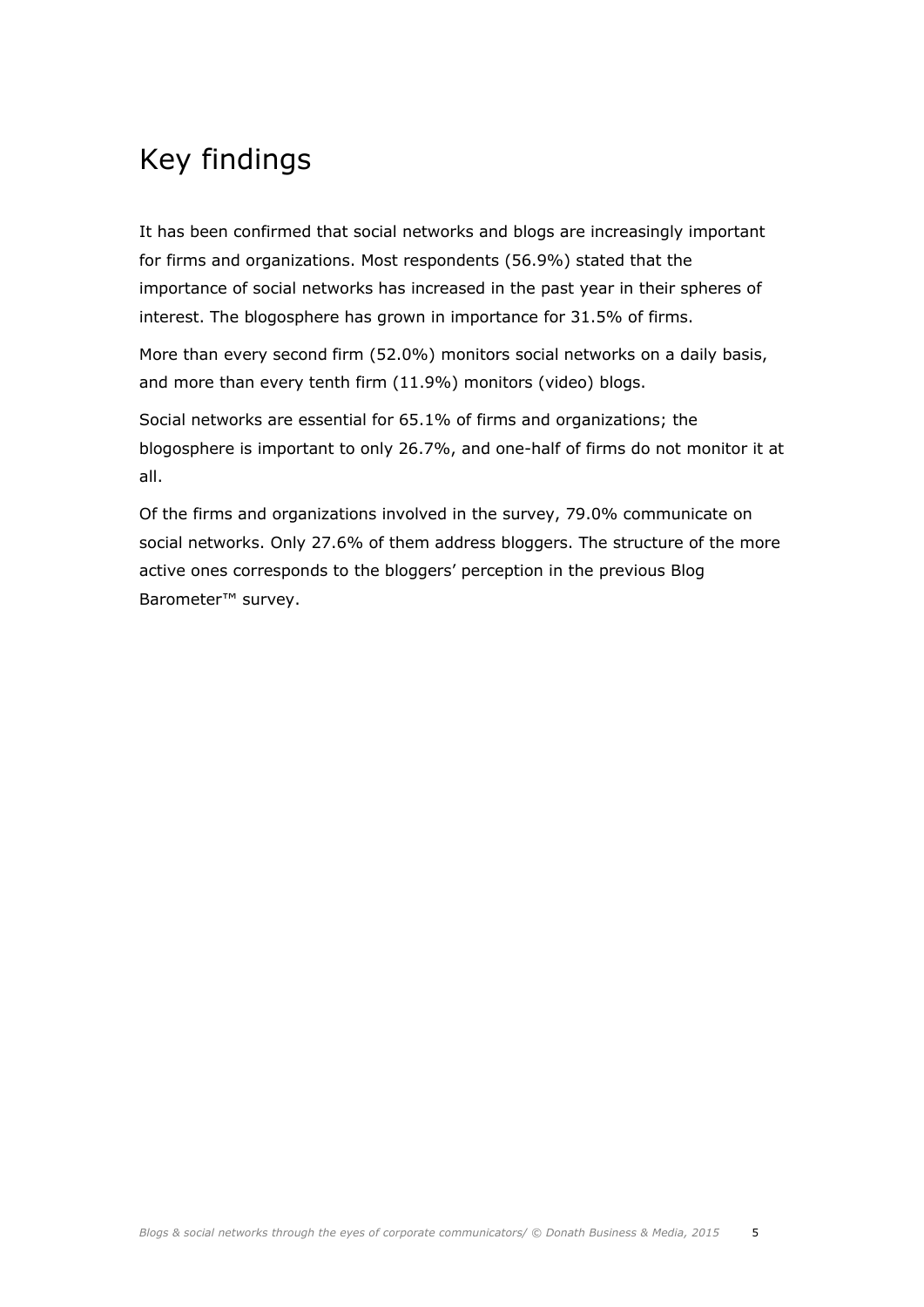

#### Monitoring of social networks and blogs

The chart suggests the difference of the importance individual firms/organizations attribute to social networks and blogs. Whilst a thin majority (52.0%) of the respondents stated that their firm/organization monitored social networks on a daily basis, a similar number of firms/organizations (50.8%) never monitor blogs or videoblogs. Such results are consistent with the replies to the following questions, suggesting that activity on social networks is much more important to the respondents than bloggers' activities. Blogs begin to matter to them only when the content is divulged on social networks. Surprisingly, one-fifth of the respondents (20.6%) stated that their firm/organization never monitors activity on social networks. Government and public officials are represented more strongly in this segment of the respondents but fall short of a majority.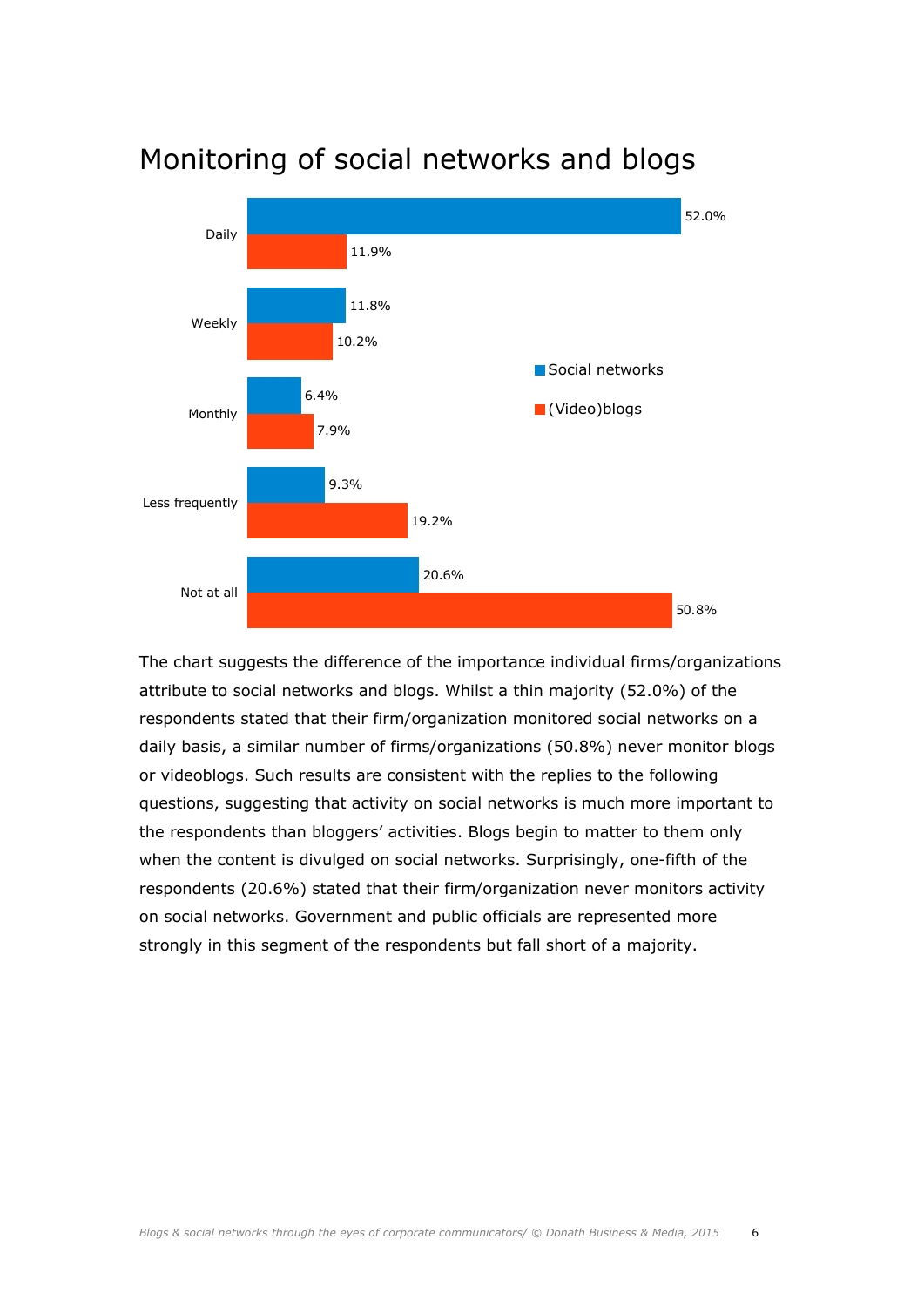

#### How important are social networks and blogs?

Social networks are essential for most respondents (65.1%) in the area of their interest. Those firms/organizations often monitor them on a daily basis. The chart again indicates that social networks are more important for the respondents than blogs or videoblogs. The relatively high percentage (15%) of the respondents who are not able to tell the importance of blogs for their sector suggests a weak perception of the blogosphere as something relevant. Yet more than one-fourth of firms/organizations (26.7%) state that (video) blogs are essential for them. These are mainly firms in the FMCG, services and retail sectors, and organizations in the sector of culture.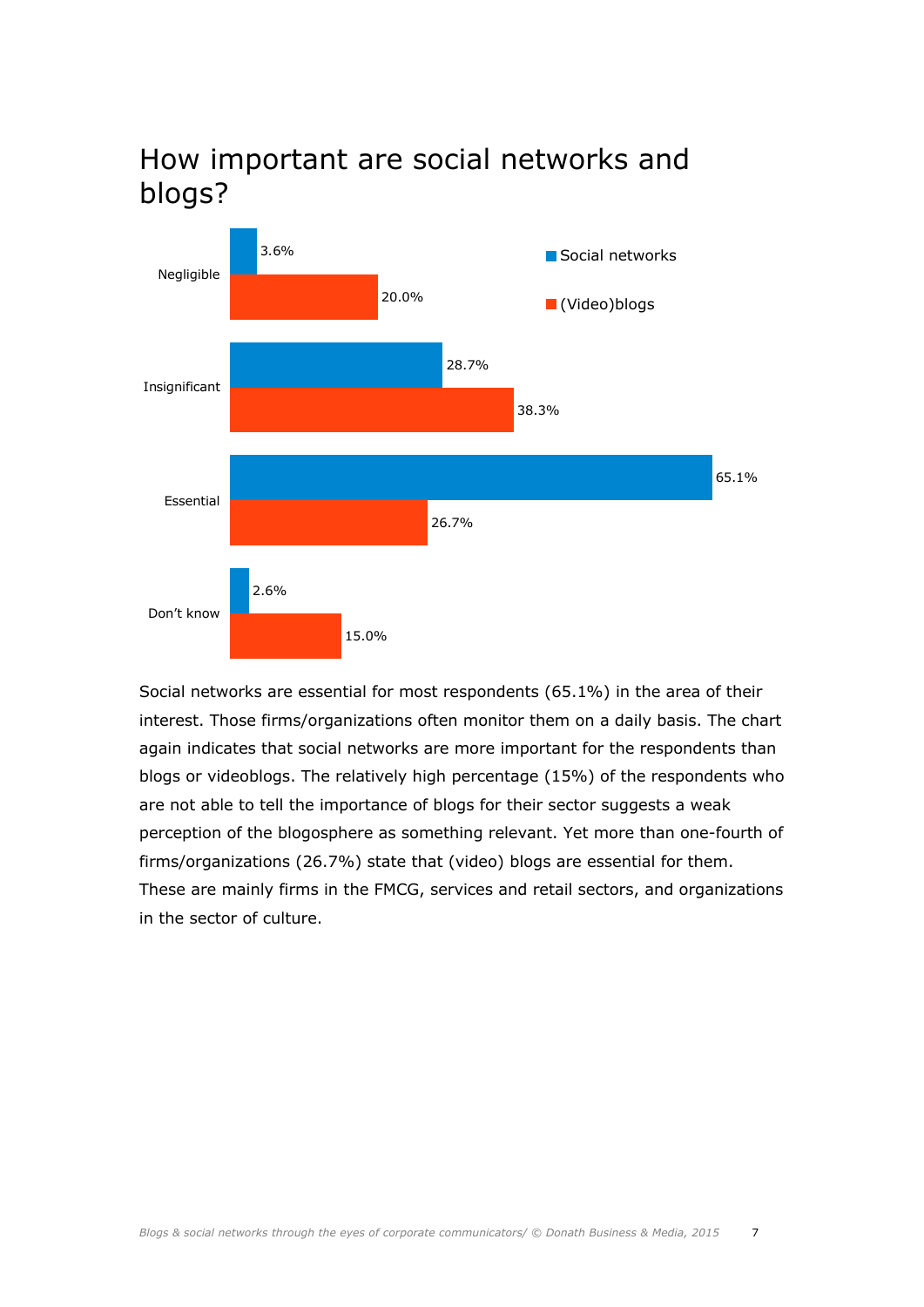

Is social media more important now than last year?

The majority of firms/organizations (56.9%) believe the importance of social networks in their areas of interest has grown over last year. The importance of the blogosphere has grown for 31.5% of the respondents. Interestingly, the chart again shows a high proportion of replies of experts who cannot tell the current trends in social media.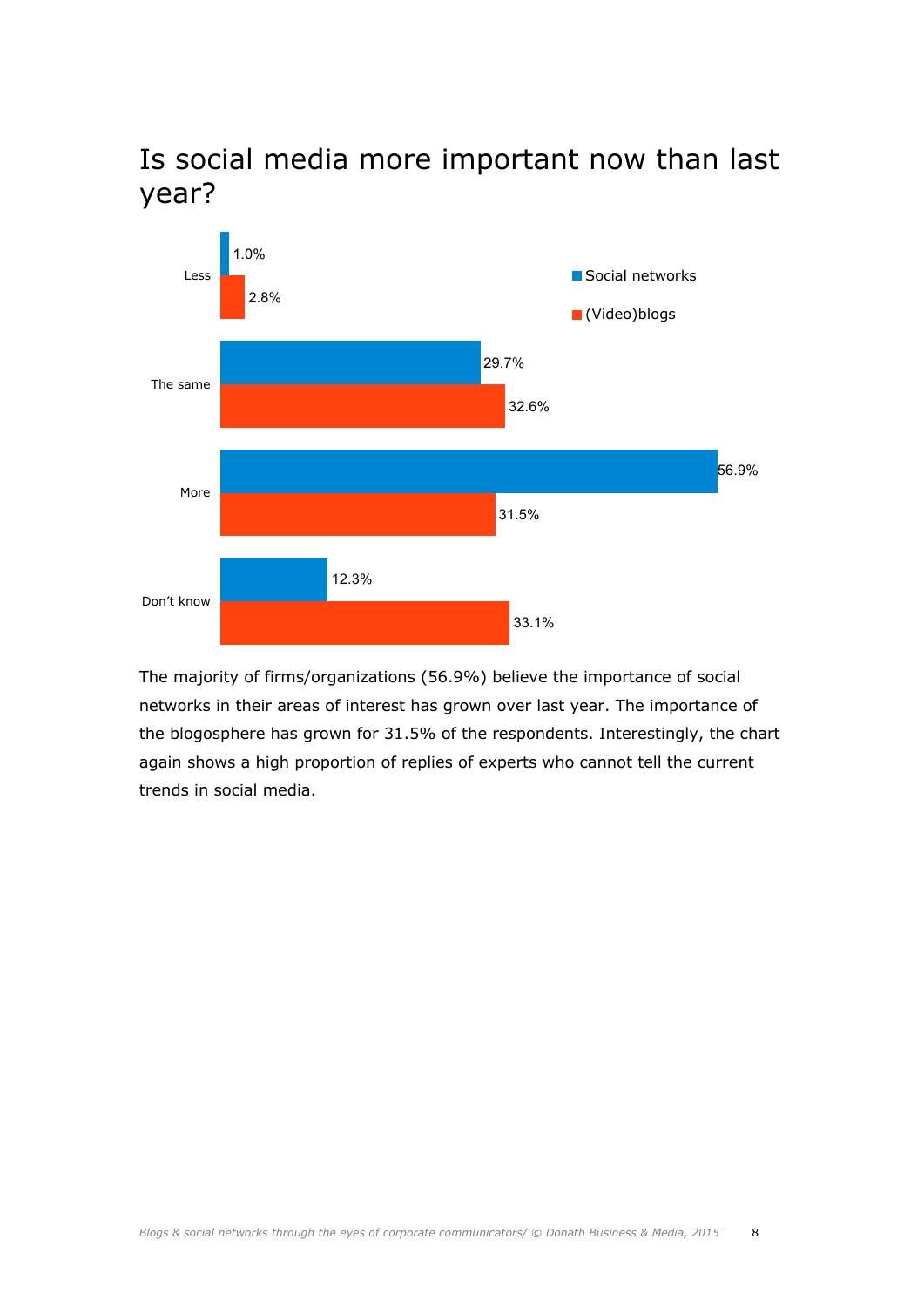



New media offers a number of tools to firms and organizations for direct communication with their target groups. 79.0% of the firms/organizations communicate on social networks. 27.9% of the respondents address bloggers occasionally or regularly; this corresponds to the number of firms for whose business blogs are essential.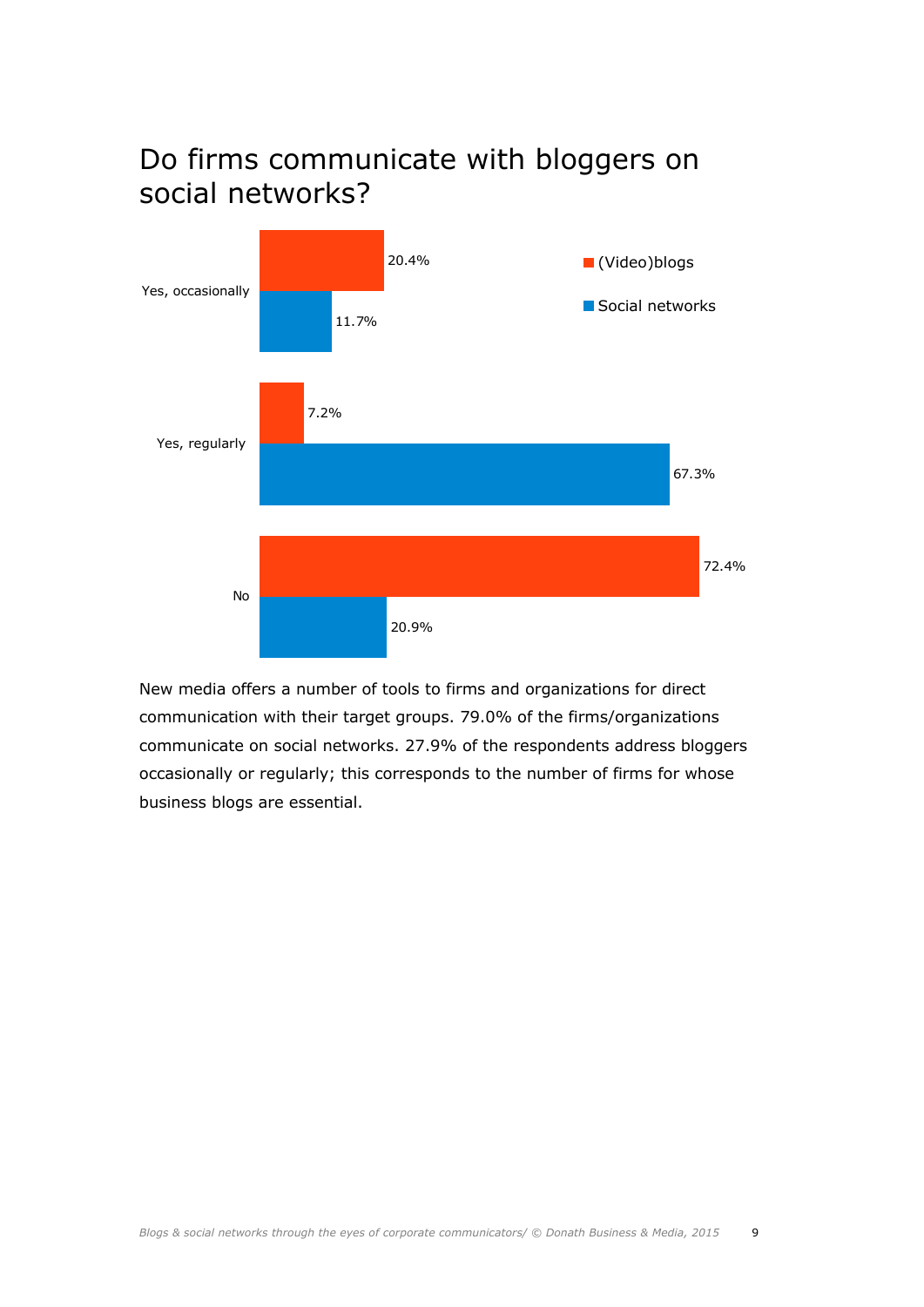#### Who responded to our survey?



Size of firm/organization:

Area of business: